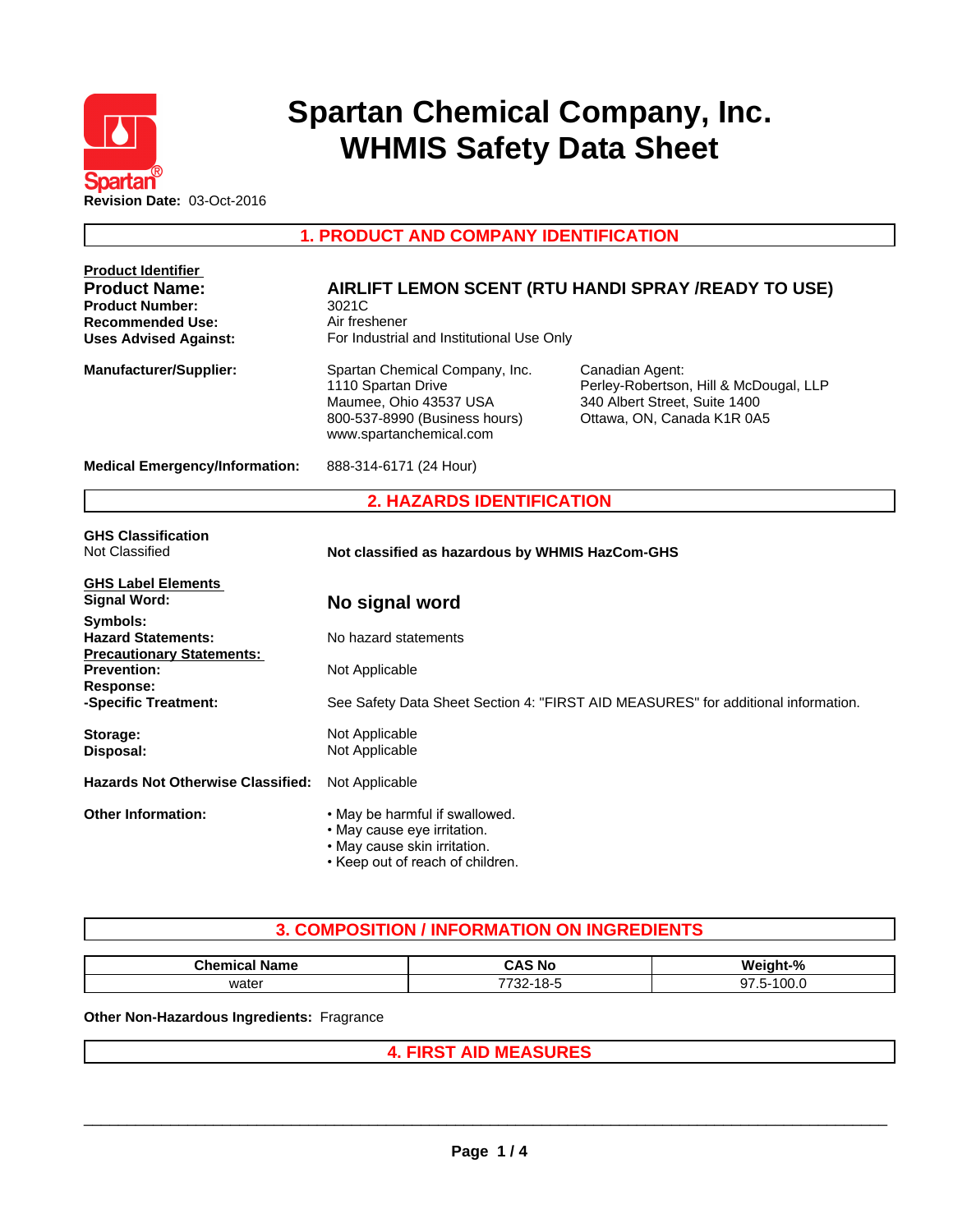| -Eye Contact:                                                | Rinse cautiously with water for several minutes. Remove contact lenses, if present and                                                        |
|--------------------------------------------------------------|-----------------------------------------------------------------------------------------------------------------------------------------------|
|                                                              | easy to do. Continue rinsing. If eye irritation persists: Get medical attention.                                                              |
| -Skin Contact:                                               | Wash with soap and water. If skin irritation occurs: Get medical attention.                                                                   |
| -Inhalation:                                                 | Remove victim to fresh air and keep at rest in a position comfortable for breathing. Call a                                                   |
|                                                              | poison control center or physician if you feel unwell.<br>Rinse mouth. Do NOT induce vomiting. Never give anything by mouth to an unconscious |
| -Ingestion:                                                  | person. Get medical attention if you feel unwell.                                                                                             |
| <b>Note to Physicians:</b>                                   | Treat symptomatically.                                                                                                                        |
|                                                              |                                                                                                                                               |
|                                                              | <b>5. FIRE-FIGHTING MEASURES</b>                                                                                                              |
| <b>Suitable Extinguishing Media:</b>                         | Product does not support combustion, Use extinguishing agent suitable for type of<br>surrounding fire                                         |
| <b>Specific Hazards Arising from the</b><br><b>Chemical:</b> | Dried product is capable of burning. Combustion products are toxic.                                                                           |
| <b>Hazardous Combustion Products:</b>                        | May include Carbon monoxide Carbon dioxide and other toxic gases or vapors.                                                                   |
| <b>Protective Equipment and</b>                              | Wear MSHA/NIOSH approved self-contained breathing apparatus (SCBA) and full                                                                   |
| <b>Precautions for Firefighters:</b>                         | protective gear. Cool fire-exposed containers with water spray.                                                                               |
|                                                              | <b>6. ACCIDENTAL RELEASE MEASURES</b>                                                                                                         |
| <b>Personal Precautions:</b>                                 | Avoid contact with skin, eyes or clothing. Use personal protective equipment as required.                                                     |
| <b>Environmental Precautions:</b>                            | Do not rinse spill onto the ground, into storm sewers or bodies of water.                                                                     |
| <b>Methods for Clean-Up:</b>                                 | Prevent further leakage or spillage if safe to do so. Contain and collect spillage with                                                       |
|                                                              | non-combustible absorbent material, (e.g. sand, earth, diatomaceous earth, vermiculite)                                                       |
|                                                              | and place in container for disposal according to local / national regulations (see Section 13).                                               |
|                                                              | <b>7. HANDLING AND STORAGE</b>                                                                                                                |
| <b>Advice on Safe Handling:</b>                              | Handle in accordance with good industrial hygiene and safety practice. Wash thoroughly                                                        |
|                                                              | after handling.                                                                                                                               |
| <b>Storage Conditions:</b>                                   | Keep containers tightly closed in a dry, cool and well-ventilated place. Keep out of the reach<br>of children. Keep from freezing.            |
|                                                              | 8. EXPOSURE CONTROLS / PERSONAL PROTECTION                                                                                                    |
| <b>Occupational Exposure Limits:</b>                         | None established.                                                                                                                             |
| <b>Engineering Controls:</b>                                 | Provide good general ventilation.                                                                                                             |
|                                                              | If work practices generate dust, fumes, gas, vapors or mists which expose workers to                                                          |
|                                                              | chemicals above the occupational exposure limits, local exhaust ventilation or other                                                          |
|                                                              | engineering controls should be considered.                                                                                                    |
| <b>Personal Protective Equipment</b>                         |                                                                                                                                               |
| <b>Eye/Face Protection:</b>                                  | Not required with expected use.                                                                                                               |
| <b>Skin and Body Protection:</b>                             | Not required with expected use.                                                                                                               |
| <b>Respiratory Protection:</b>                               | Not required with expected use.                                                                                                               |
|                                                              | If occupational exposure limits are exceeded or respiratory irritation occurs, use of a                                                       |
|                                                              | NIOSH/MSHA approved respirator suitable for the use-conditions and chemicals in Section                                                       |
|                                                              | 3 should be considered.                                                                                                                       |
| <b>General Hygiene Considerations:</b>                       | Wash hands and any exposed skin thoroughly after handling.                                                                                    |
|                                                              |                                                                                                                                               |

# **9. PHYSICAL AND CHEMICAL PROPERTIES**

See 29 CFR 1910.132-138 for further guidance.

| Appearance/Physical State:             | Liquid                       |  |
|----------------------------------------|------------------------------|--|
| Color:                                 | Yellow                       |  |
| Odor:                                  | Lemon                        |  |
| pH:                                    | 7.5-8.5                      |  |
| <b>Melting Point / Freezing Point:</b> | No information available.    |  |
| Boiling Point / Boiling Range:         | 100 °C / 212 °F              |  |
| <b>Flash Point:</b>                    | 100 °C $/$ > 212 °F ASTM D56 |  |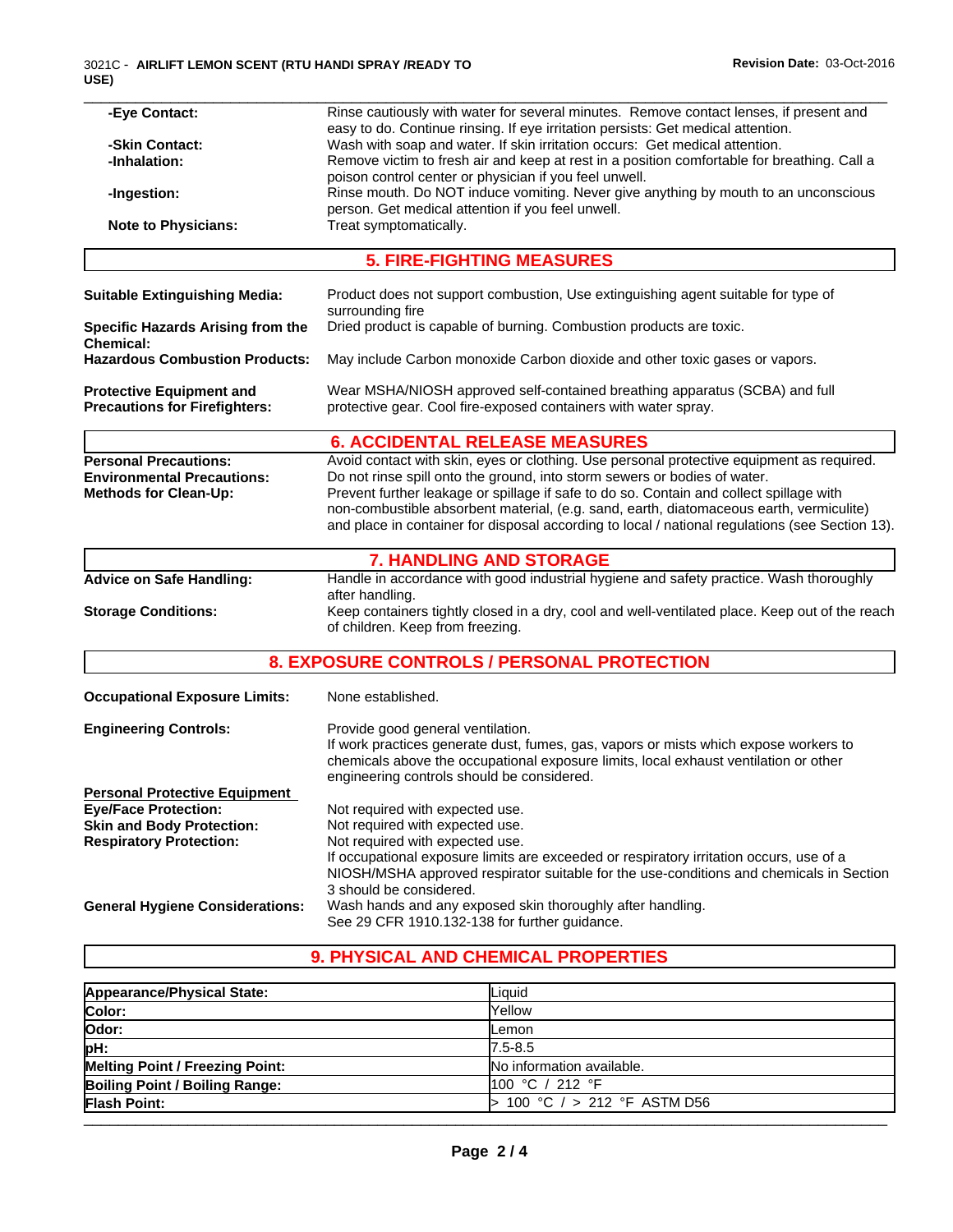| <b>Evaporation Rate:</b>          | (Butyl acetate = $1$ )    |
|-----------------------------------|---------------------------|
| Flammability (solid, gas)         | No information available. |
| <b>Upper Flammability Limit:</b>  | No information available. |
| Lower Flammability Limit:         | No information available. |
| Vapor Pressure:                   | No information available. |
| <b>Vapor Density:</b>             | No information available. |
| <b>Specific Gravity:</b>          | 1.0                       |
| Solubility(ies):                  | Soluble in water          |
| <b>Partition Coefficient:</b>     | No information available. |
| <b>Autoignition Temperature:</b>  | No information available. |
| <b>Decomposition Temperature:</b> | No information available. |
| Viscosity:                        | No information available. |

\_\_\_\_\_\_\_\_\_\_\_\_\_\_\_\_\_\_\_\_\_\_\_\_\_\_\_\_\_\_\_\_\_\_\_\_\_\_\_\_\_\_\_\_\_\_\_\_\_\_\_\_\_\_\_\_\_\_\_\_\_\_\_\_\_\_\_\_\_\_\_\_\_\_\_\_\_\_\_\_\_\_\_\_\_\_\_\_\_\_\_\_\_

# **10. STABILITY AND REACTIVITY**

| <b>Reactivity:</b>             | This material is considered to be non-reactive under normal conditions of use.                     |
|--------------------------------|----------------------------------------------------------------------------------------------------|
| <b>Chemical Stability:</b>     | Stable under normal conditions.                                                                    |
|                                | <b>Possibility of Hazardous Reactions:</b> Not expected to occur with normal handling and storage. |
| <b>Conditions to Avoid:</b>    | Extremes of temperature and direct sunlight.                                                       |
| <b>Incompatible Materials:</b> | Strong oxidizing agents. Strong acids.                                                             |
| <b>Hazardous Decomposition</b> | May include carbon monoxide, carbon dioxide (CO2) and other toxic gases or vapors.                 |
| <b>Products:</b>               |                                                                                                    |

## **11. TOXICOLOGICAL INFORMATION**

| <b>Likely Routes of Exposure:</b>   | Eyes, Skin, Ingestion, Inhalation.                     |
|-------------------------------------|--------------------------------------------------------|
| <b>Symptoms of Exposure:</b>        |                                                        |
| -Eye Contact:                       | Pain and redness.                                      |
| -Skin Contact:                      | Drying of the skin.                                    |
| -Inhalation:                        | Nasal discomfort and coughing.                         |
| -Ingestion:                         | Pain, nausea, vomiting and diarrhea.                   |
| Immediate, Delayed, Chronic Effects |                                                        |
| Product Information:                | Data not available or insufficient for classification. |

## **Numerical Measures of Toxicity**

The following acute toxicity estimates (ATE) are calculated based on the GHS document.

ATEmix (oral): 99661 mg/kg

### **Component Acute Toxicity Information**

| <b>Chemical Name</b> | Oral LD50            | Dermal LD50        | <b>Inhalation LC50</b> |
|----------------------|----------------------|--------------------|------------------------|
| water<br>7732-18-5   | Rat<br>ഹ<br>90 mL/kg | Not<br>: Available | Not Available          |

**Carcinogenicity:** No components present at 0.1% or greater are listed as to being carcinogens by ACGIH, IARC, NTP or OSHA.

### **12. ECOLOGICAL INFORMATION**

#### **Ecotoxicity**

| <b>Persistence and Degradability:</b><br><b>Bioaccumulation:</b> | No information available.<br>No information available.                                                                                     |  |
|------------------------------------------------------------------|--------------------------------------------------------------------------------------------------------------------------------------------|--|
| <b>Other Adverse Effects:</b>                                    | No information available.                                                                                                                  |  |
|                                                                  | <b>13. DISPOSAL CONSIDERATIONS</b>                                                                                                         |  |
| <b>Disposal of Wastes:</b><br><b>Contaminated Packaging:</b>     | Dispose of in accordance with federal, state and local regulations.<br>Dispose of in accordance with federal, state and local regulations. |  |

**Page 3 / 4**